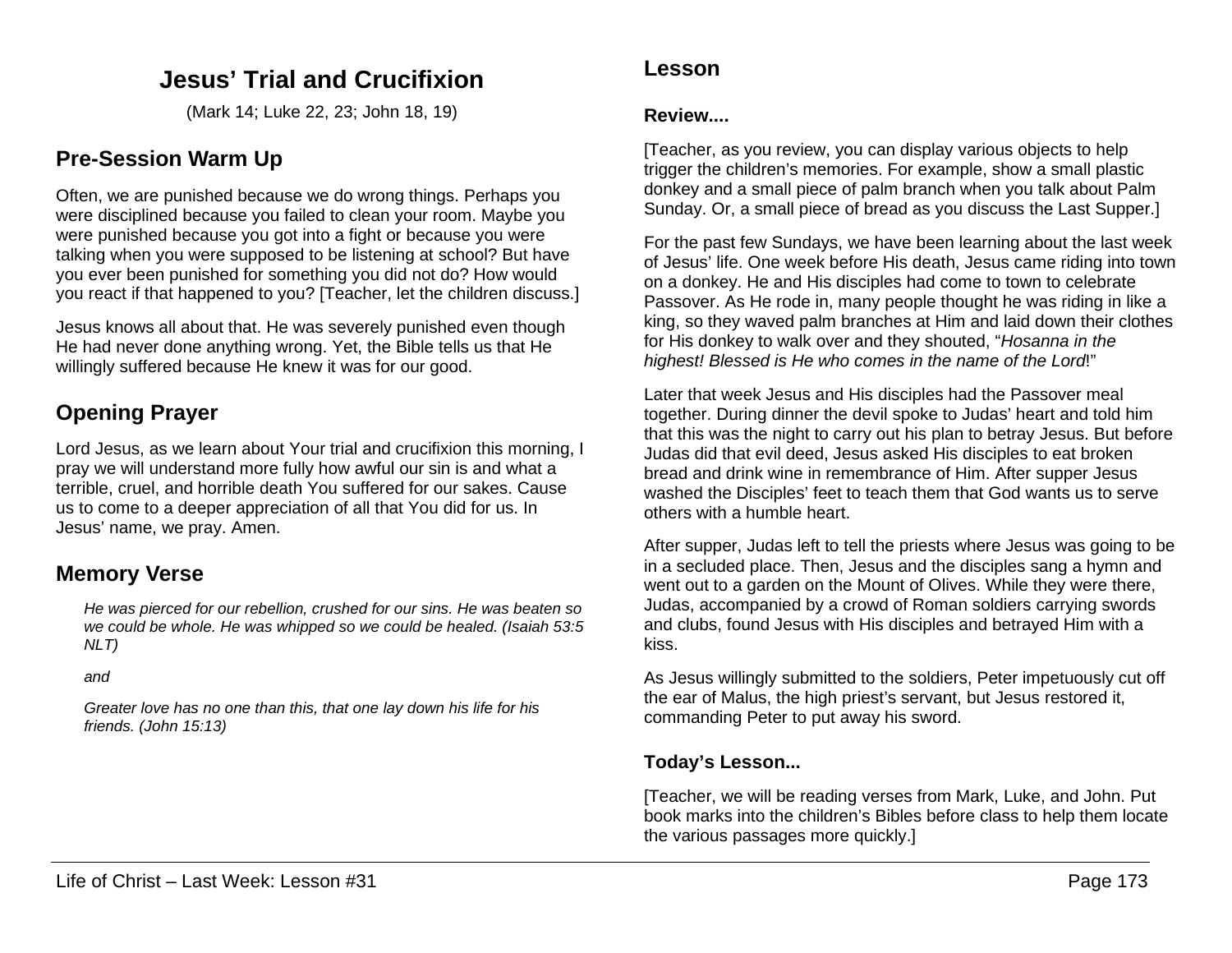The soldiers bound Jesus and brought Him to the Jewish high priest's house for questioning and trial.

John 18:12-13

*So the soldiers, their commanding officer, and the Temple guards arrested Jesus and tied him up. (13) First they took him to Annas, since he was the father-in-law of Caiaphas, the high priest at that time.*

The Jewish religious leaders were in a hurry — they wanted to complete the trial and execution before sun up when the Sabbath began and the Passover celebration officially started. So, they took Jesus off to a trial in the home of the High Priest in the middle of the night.

#### Mark 14:53, 55

*They took Jesus to the high priest's home where the leading priests, the elders, and the teachers of religious law had gathered…(55) Inside, the leading priests and the entire high council were trying to find evidence against Jesus, so they could put him to death. But they couldn't find any.*

The religious leaders knew they had no grounds for charging Jesus, so they tried to build evidence against him by using false witnesses. After false witnesses testified against Jesus, they began to make fun of Jesus.

#### Luke 22:63-65

*The guards in charge of Jesus began mocking and beating him. (64) They blindfolded him and said, "Prophesy to us! Who hit you that time?" (65) And they hurled all sorts of terrible insults at him.*

They mocked Jesus and beat Him.

John 18:19-24

*Inside, the high priest began asking Jesus about his followers and what he had been teaching them. (20) Jesus replied, "Everyone knows what I teach. I have preached regularly in the synagogues and the Temple, where the people gather. I have not spoken in secret. (21) Why are you* 

*asking me this question? Ask those who heard me. They know what I said." (22) Then one of the Temple guards standing nearby slapped Jesus across the face. "Is that the way to answer the high priest?" he demanded. (23) Jesus replied, "If I said anything wrong, you must prove it. But if I'm speaking the truth, why are you beating me?" (24) Then Annas bound Jesus and sent him to Caiaphas, the high priest.*

Why would Jesus allow men to accuse Him of lying and treat Him so cruelly? Jesus' suffering and cruel treatment was part of God's plan so because of His love for you, He willingly allowed them to mistreat Him.

So first they took Him to Annas' house for questioning. When they couldn't find anything to charge Him with, they sent Him to Caiaphas', his son-in-law.

Next, the soldiers brought Jesus to Pilate, the Roman governor of Judea (the region where Jerusalem is located). [Teacher, show the children a map of Israel.]

John 18:29-31

*So Pilate, the governor, went out to them and asked, "What is your charge against this man?" (30) "We wouldn't have handed him over to you if he weren't a criminal!" they retorted. (31) "Then take him away and judge him by your own law," Pilate told them. "Only the Romans are permitted to execute someone," the Jewish leaders replied.*

Governor Pilate could find no fault in Jesus and he didn't want to handle this case. So when he found out that Jesus had lived and worked up in Galilee, he sent Him to Herod, the Roman ruler of the Galilee region, who happened to be in Jerusalem for Passover.

### Luke 23:6-11

*"Oh, is he a Galilean?" Pilate asked. (7) When they said that he was, Pilate sent him to Herod Antipas, because Galilee was under Herod's jurisdiction, and Herod happened to be in Jerusalem at the time. (8) Herod was delighted at the opportunity to see Jesus, because he had heard about him and had been hoping for a long time to see him perform a miracle. (9) He asked Jesus question after question, but Jesus refused*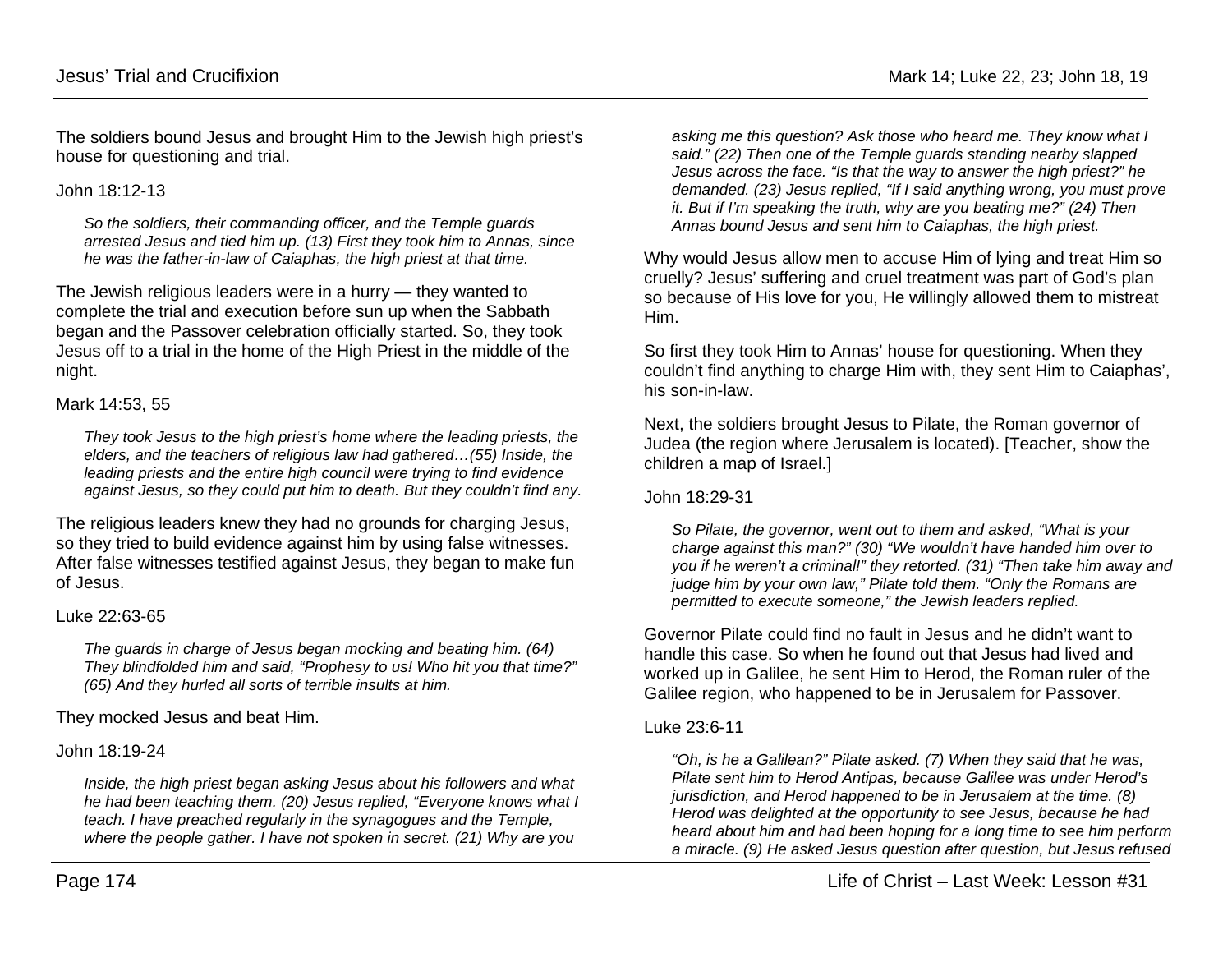*to answer. (10) Meanwhile, the leading priests and the teachers of religious law stood there shouting their accusations. (11) Then Herod and his soldiers began mocking and ridiculing Jesus. Finally, they put a royal robe on him and sent him back to Pilate.*

Pilot sent Jesus to Herod, but Herod sent Jesus back to Pilot.

### Luke 23:13-16

*Then Pilate called together the leading priests and other religious leaders, along with the people, (14) and he announced his verdict. "You brought this man to me, accusing him of leading a revolt. I have examined him thoroughly on this point in your presence and find him innocent. (15) Herod came to the same conclusion and sent him back to us. Nothing this man has done calls for the death penalty. (16) So I will have him flogged, and then I will release him."*

Pilot could find no fault in Jesus; Jesus had done nothing that called for the death penalty. So Pilot said he would have Jesus whipped and then he would release Him.

John 19:1-3

*Then Pilate had Jesus flogged with a lead-tipped whip. (2) The soldiers wove a crown of thorns and put it on his head, and they put a purple robe on him. (3) "Hail! King of the Jews!" they mocked, as they slapped him across the face.*

Even though Pilate knew that Jesus was innocent, to satisfy the Jews, Pilate had Jesus whipped, a purple robe placed on His shoulders and a crown of thorns smashed on His head.

The whipping was done using strips of leather embedded with pieces of metal and bone. The whipping alone could have killed Him. The purple robe, suggesting royalty, and the crown of thorns were used to mock Christ's declaration of kingship.

Still the Jews demanded His death.

### Luke 23:21-25

*But they kept shouting, "Crucify him! Crucify him!" (22) For the third time he demanded, "Why? What crime has he committed? I have found no reason to sentence him to death. So I will have him flogged, and then I will release him." (23) But the mob shouted louder and louder, demanding that Jesus be crucified, and their voices prevailed. (24) So Pilate sentenced Jesus to die as they demanded. (25) As they had requested, he released Barabbas, the man in prison for insurrection and murder. But he turned Jesus over to them to do as they wished.*

Pilate wanted to release Jesus, but the crowd loudly demanded his death. Pilate was afraid the crowd would cause a riot and that he might lose his job. So, he didn't stand up for what he knew was right.

Sometimes it's hard to stand up for what you know is right. Have you ever been in a situation when your friends wanted you to do something you knew is not pleasing to the Lord? [Teacher, let the children respond.]

Had Pilate been a man of real courage, he would have released Jesus no matter what the crowds said. But he feared the crowd.

How sad that the people didn't know Who they were condemning to death. Jesus was God, the Son. He had no sin — His thoughts, words, and actions always pleased God, the Father. How unlike you and me. We are born wanting our own sinful way (Ecclesiastes 7:20).

Think of times when you have not pleased God. Maybe you have lied to your teacher at school. Perhaps you have selfishly refused to share something with your brother or sister. The Bible says that our sin deserves punishment. But Jesus didn't deserve to be punished.

Jesus was crucified along with two criminals.

John 19:17-19

*Carrying the cross by himself, he went to the place called Place of the Skull (in Hebrew, Golgotha). (18) There they nailed him to the cross. Two others were crucified with him, one on either side, with Jesus between*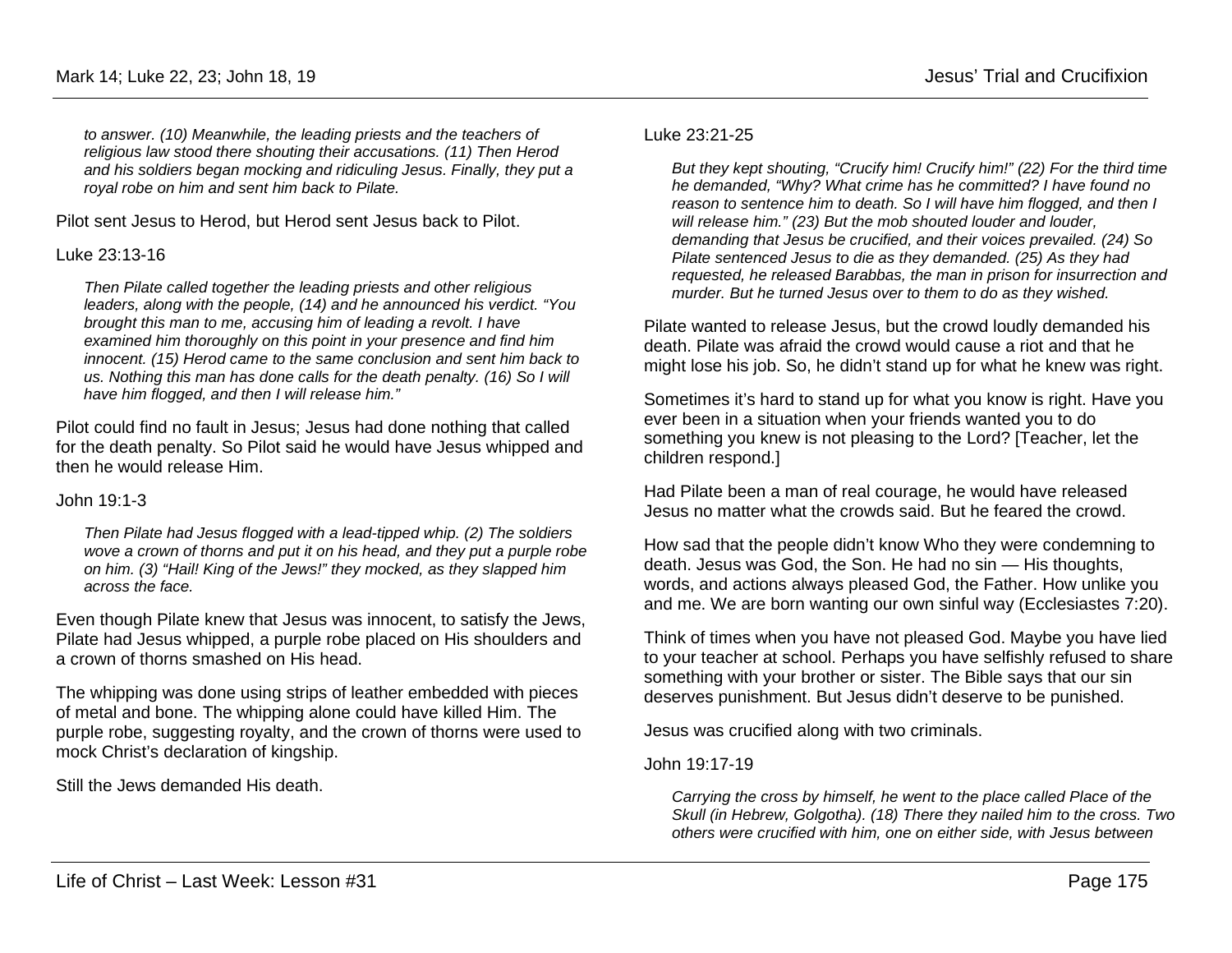*them. (19) And Pilate posted a sign on the cross that read, "Jesus of Nazareth, the King of the Jews."*

Because Jesus is God's perfect Son, He had no hatred for the crowd even as they cried out for His death. If only they would have realized who He really was.

#### Luke 23:34

*Jesus said, "Father, forgive them, for they don't know what they are doing." And the soldiers gambled for his clothes by throwing dice.* 

Although the soldiers nailed Jesus to the cross and mocked Him as the blood flowed from His hands and feet, Jesus still loved them and had compassion on them. As Jesus looked down from the cross upon them, He asked His Father to forgive them.

At this point, Jesus said He was thirsty, so they soaked a sponge in some wine and held it up to his lips with a stick.

John 19:30

*When Jesus had tasted it, he said, "It is finished!" Then he bowed his head and gave up his spirit.*

Jesus knew that His mission here on earth was finished and the Scriptures were now fulfilled, so He cried out, "*It is finished*!" and died on the cross, taking the punishment for all sin forever.

Christ's payment for sin applies to everyone. John 3:16 says, that God, the Father, gave His only Son, so that everyone who believes in Him will not perish but have eternal life. His suffering on the cross paid for all sin; yet, not everyone will automatically go to Heaven.

You must repent and believe that Jesus' death on the cross satisfied God's wrath against your sin. To *repent* is to stop sinning and to turn away from your sins. To *believe* in Jesus means to trust in what Jesus did on the cross to save you from the punishment of for your sin.

When you come to the understanding that you are a sinner and in need of forgiveness, come to God in prayer and to tell Him that you know you are a sinner and believe that what Jesus did on the cross paid the punishment you deserve. Then, ask Him to come and fill your life with His Holy Spirit to help you live your life in a way that pleases Him.

John 5:24

*"I tell you the truth, those who listen to my message and believe in God who sent me have eternal life. They will never be condemned for their sins, but they have already passed from death into life.*

Have you ever told God that you want forgiveness of your sins and eternal life? If not, you can do so right now.

# **Closing Prayer**

Father, I am a sinner, deserving of eternal punishment and separation from You. But thank You that you made a way for me to come to heaven when I die. Thank You, Jesus, for what You did for me on the cross. What suffering was Yours to have all the evil in the world put on You — You, who knew no sin! Thank You, that Your forgiveness is available for all. In Jesus' name, we pray. Amen.

# **Learning Activities**

## **Lesson Review Activity**

You can review the story by placing the following items into a bag. As you take out each object, explain the story, or ask the children to tell you what the object means:

- Bread last supper
- Coin Judas betrayed Jesus for money
- Rope Jesus' hands were tied